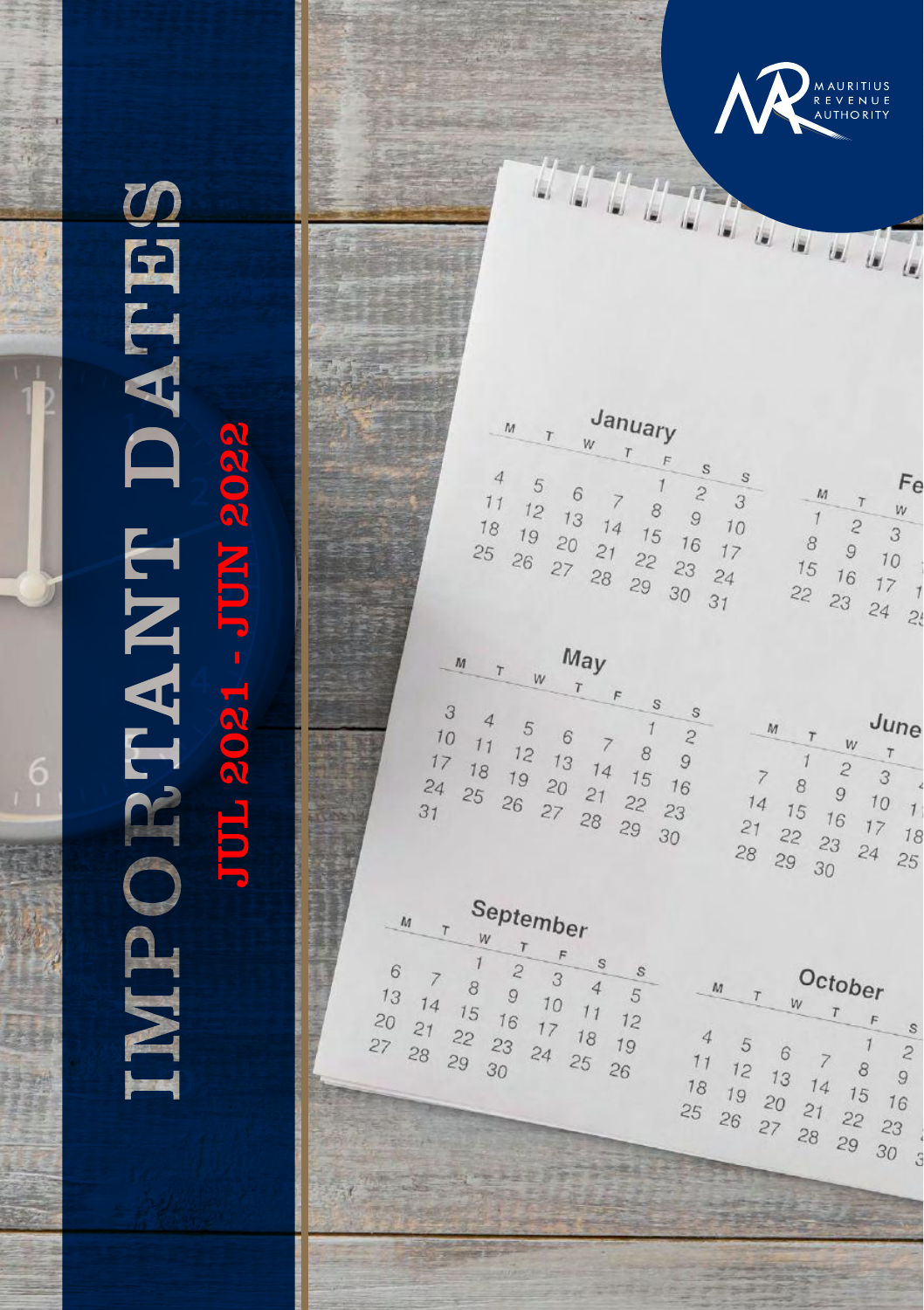#### JULY 2021

#### **By 15th July**

• Payment of the third instalment for Advertising Structure Fee.

## **By 20th July**

- Payment of Environment Protection Fee.
- Monthly return of Tax Deducted at Source (TDS) with regard to royalties, rent, payments to service providers, contractors & subcontractors and Payment of TDS deducted (other than through electronic).
- Electronic Gaming Return\*, Amusement Machines.
- VAT Special Levy on Banks whose accounting year ends in February 2021.

#### AUGUST 2021

## **By Monday 02nd August**

- Electronic submission of APS statement and Payment of Tax by companies for quarter ending 30 April 2021.
- Electronic submission of return and Payment of Tax by companies with accounting year ending in January 2021.
- Remittance of Passenger Fee/Passenger Solidarity Levy.
- Electronic submission Joint PAYE & CSG/NSF return for June 2021 and payment of tax withheld.
- Electronic submission of VAT Return for month of June 2021 and quarter ended 30 June 2021 and Payment of Tax, if any.
- Electronic submission of monthly return of TDS for June 2021 and payment of Tax deducted.

## **By Monday 09th August**

• National Lottery.

## **By Monday 16th August**

- Submission of Return of Employees (ROE) to MRA for income year ended 30 June 2021.
- Statement of Emoluments to employees.
- Annual TDS Return for income year ended 30 June 2021.
- Return of Dividends for income year ended 30 June 2021.
- Statement of Financial Transactions for income year ended 30 June 2021.
- Statement of Foreign Currency Transactions for income year ended 30 June 2021.
- Statement of Life Insurance Premium for income year ended 30 June 2021.

## **By Friday 20th August**

- Payment of Environment Protection Fee for month of July 2021.
- Monthly return of Tax Deducted at Source with regard to royalties, rent, and payments to service providers, contractors & subcontractors and Payment of TDS deducted for July 2021.
- Electronic Gaming Return, Amusement Machines for July 2021.

## **By Tuesday 31st August**

- Electronic submission of APS statement and Payment of Tax by companies for quarter ending 31 May 2021.
- Electronic submission of return and Payment of Tax by companies with accounting year ending in Feb 2021.
- Remittance of Passenger Fee/Passenger Solidarity Levy for the month of July 2021.
- Electronic submission of Joint PAYE & CSG/NSF return and payment of tax withheld for the month of July 2021.
- Electronic submission of VAT Return for July 2021 and Payment of Tax.
- Electronic submission of Statement for Purchases of Goods & Services for the income year ending 30 June 2021.
- Electronic submission of monthly Return of TDS and payment of Tax deducted for the month of July 2021.
- VAT Special Levy on Banks whose accounting year ends in March 2021.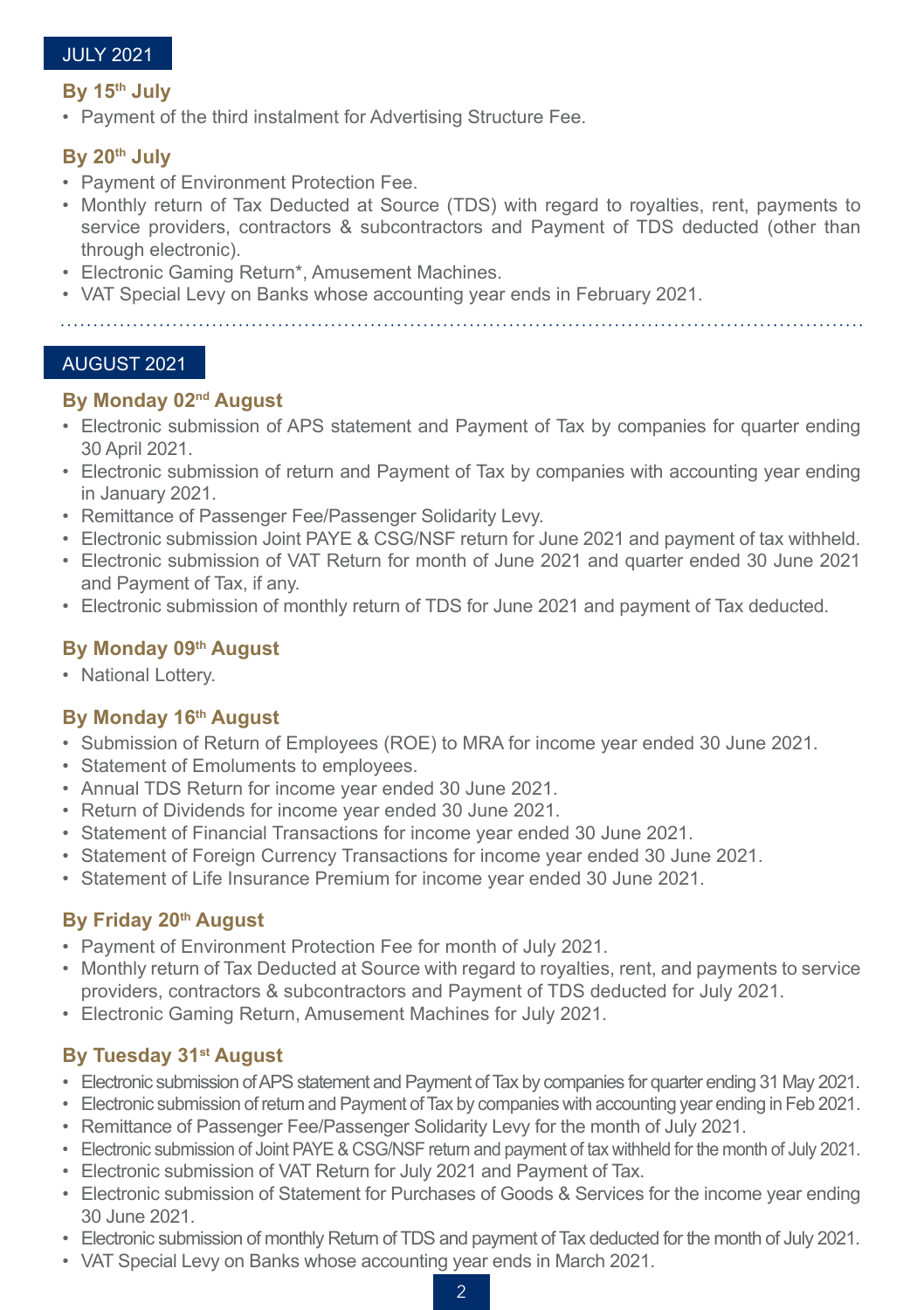#### SEPTEMBER 2021

#### **By Monday 20th September**

- Payment of Environment Protection Fee for August 2021.
- Submission of monthly return of Tax Deducted at Source (TDS) with regard to royalties, rent, payments to service providers, contractors & subcontractors and Payment of TDS deducted for August 2021.
- Electronic Gaming Return\*, Amusement Machines for August 2021.

## **By Thursday 30th September**

- Electronic submission of APS statement and Payment of Tax by companies for quarter ending 30 June 2021.
- Electronic submission of return and payment of tax by companies with accounting year ending in March 2021.
- Submission of Annual Returns and payment of tax for Individuals for income year ended 30 June 2021.
- Remittance of Passenger Fee/Passenger Solidarity Levy for August 2021.
- Joint electronic PAYE & CSG/NSF return and payment of tax withheld for August 2021.
- Electronic submission of VAT Return for August 2021 and Payment of Tax.
- Electronic submission of monthly return of TDS and payment of Tax deducted for August 2021.
- Annual return of income for resident societé for income year ended 30 June 2021 (Year of Assessment 2021/2022)
- Annual return of income of a deceased person's estate (succession) for income year ended 30 June 2021 (Year of Assessment 2021/2022).
- VAT Special Levy on Banks whose accounting year ends in April 2021.

## OCTOBER 2021

#### **By Friday 15th October**

- Payment of Advertising Structure Fee for the fourth quarter of the year 2021.
- Electronic submission of annual returns and Payment of Tax electronically for individuals for income year ended 30 June 2021.

## By Wednesday 20<sup>th</sup> October

- Payment of Environment Protection Fee for September 2021.
- Monthly return of Tax Deducted at Source (TDS) with regard to royalties, rent, and payments to service providers, contractors & subcontractors and Payment of TDS deducted for September 2021.
- Electronic Gaming Return\*, Amusement Machines for September 2021

# NOVEMBER 2021

## **By Wednesday 03rd November**

- Electronic submission of APS statement and Payment of Tax by companies for quarter ending 31 July 2021.
- Electronic submission of return and Payment of Tax by companies with accounting year ending in April 2021.
- Remittance of Passenger Fee/Passenger Solidarity Levy for September 2021.
- Electronic submission of Joint PAYE & CSG/NSF return and payment of tax withheld for September 2021.
- Electronic submission of VAT Return for September 2021 and Payment of Tax.
- Electronic submission of monthly Return of TDS and payment of Tax deducted for month of September 2021.
- VAT Special Levy on Banks whose accounting year ends in May 2021.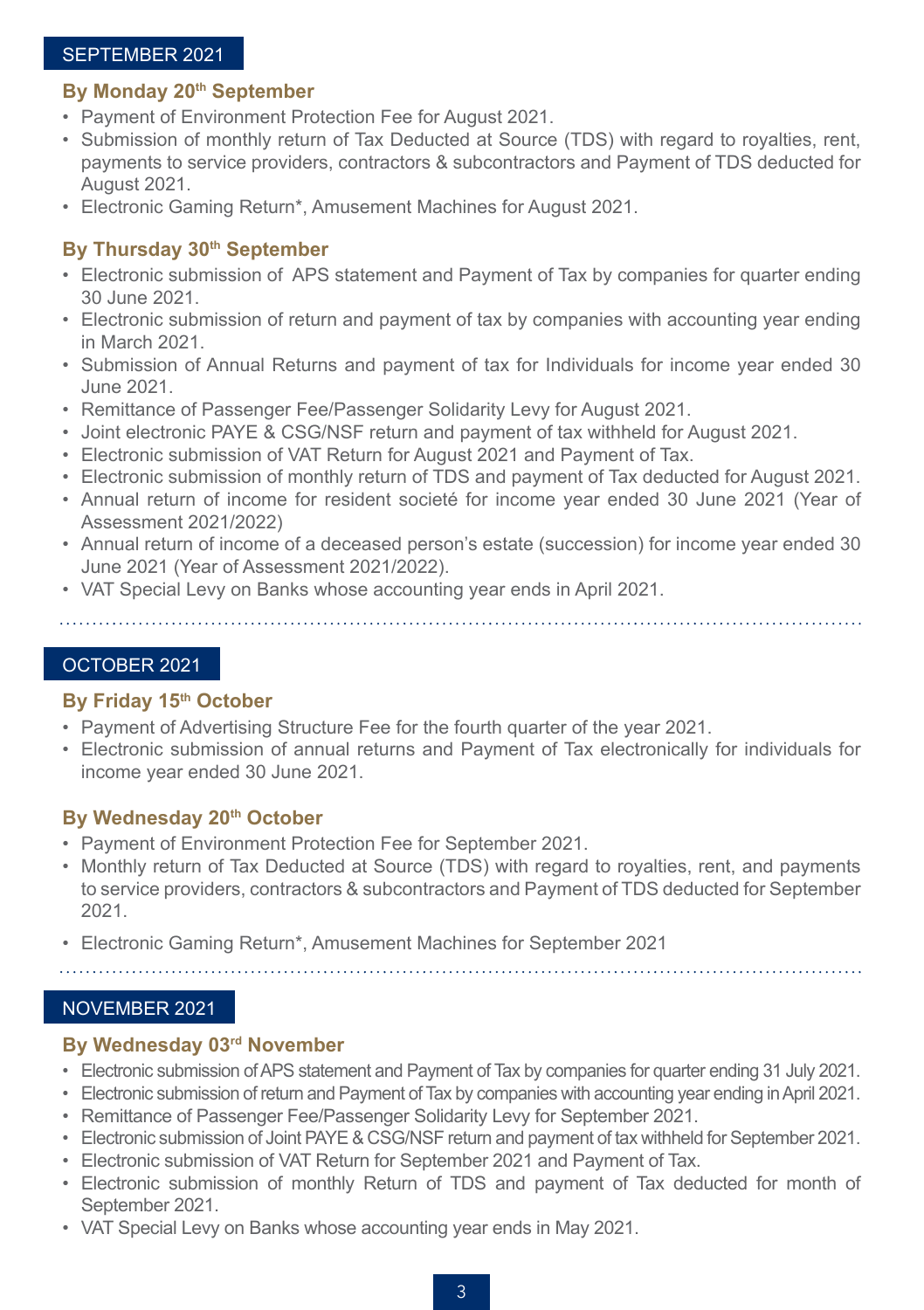## **By Monday 08th November**

• National lottery

# **By Monday 22nd November**

- Payment of Environment Protection Fee for October 2021.
- Monthly return of Tax Deducted at Source (TDS) with regard to royalties, rent, and payments to service providers, contractors & subcontractors and Payment of TDS deducted for October 2021.
- Electronic Gaming Return, Amusement Machines for October 2021.

# **By Tuesday 30th November**

- Electronic submission of APS statement and Payment of Tax by companies for quarter ending 31st August 2021
- Electronic submission of return and Payment of Tax by companies with accounting year ending in May 2021.
- Remittance of Passenger Fee/Passenger Solidarity Levy for the month of October 2021.
- Electronic submission of Joint PAYE & CSG/NSF return and payment of tax withheld for October 2021.
- Electronic submission of VAT Return for October 2021 and Payment of Tax, if any
- VAT Special Levy on Banks whose accounting year ends in June 2021.
- Electronic submission of Monthly return of TDS and payment of Tax deducted for October 2021.

## DECEMBER 2021

## **By Monday 20th December**

- Payment of Environment Protection Fee for November 2021.
- Monthly return of Tax Deducted at Source (TDS) with regard to royalties, rent, and payments to service providers, contractors & subcontractors and Payment of TDS deducted for November 2021.
- Electronic Gaming Return\*, Amusement Machines for November 2021.

# **By Wednesday 29th December**

- Submission of CPS Statement and Payment of Tax for quarter ending 30th September 2021 by individuals.
- Electronic submission of APS statement and Payment of Tax by companies for quarter ending 30 September 2021.
- Electronic submission of return and Payment of Tax by companies with accounting year ending in June 2021.
- Remittance of Passenger Fee/Passenger Solidarity Levy for November 2021.
- Electronic submission of Joint PAYE & CSG/NSF return and payment of tax withheld for November 2021.
- Electronic submission of VAT Return for November 2021 and Payment of Tax, if any.
- Electronic submission of Monthly Return of TDS and payment of Tax deducted for November 2021.
- VAT Special Levy on Banks whose accounting year ends in July 2021.

# **By Friday 31st December**

- Application for waiver of penalty and interests under Tax Arrears Settlement Scheme (TASS) for those entities falling under SME.
- Payment of arrears under Tax Arrears Settlement Scheme (TASS) by Non-SME.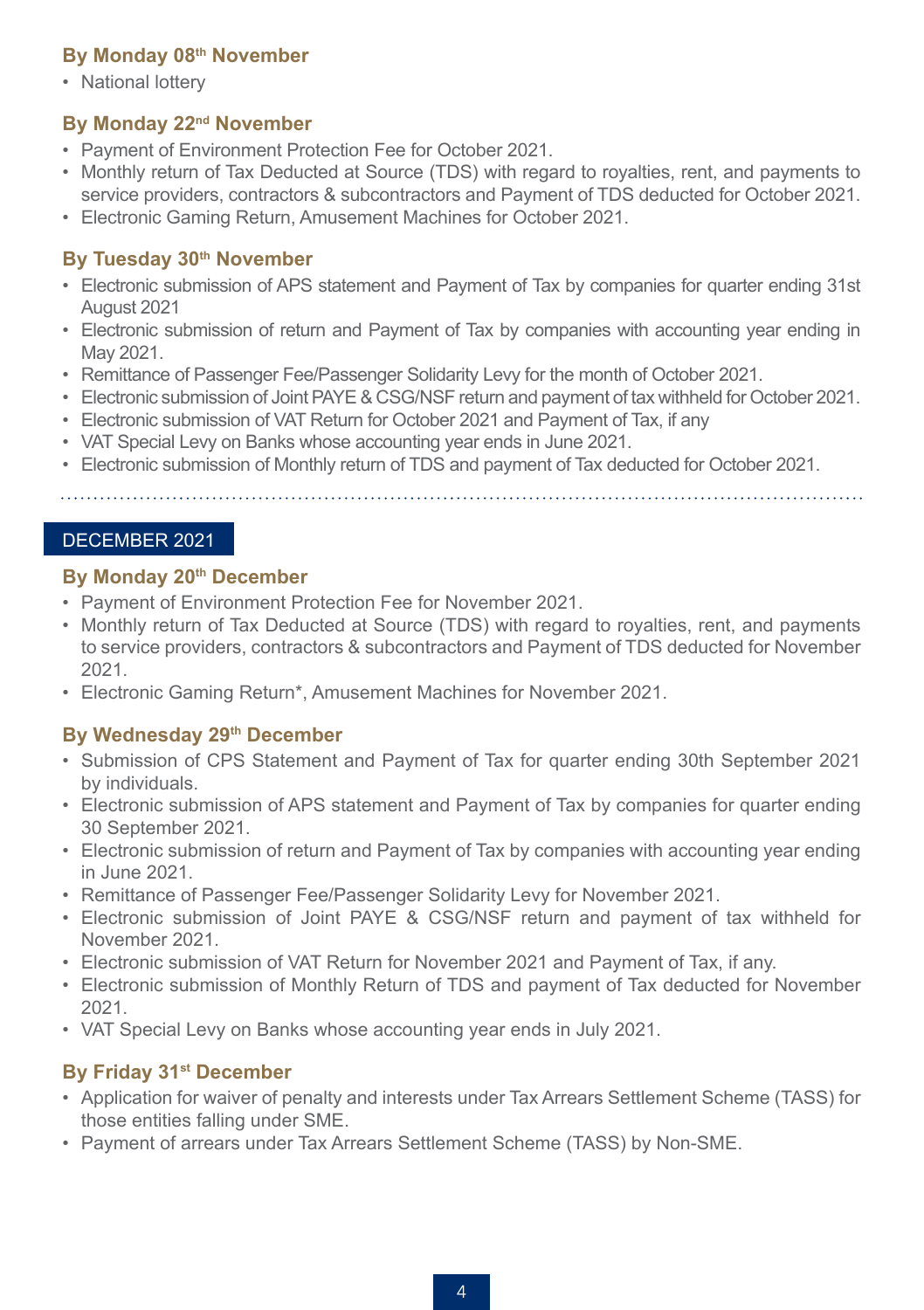## JANUARY 2022

## **By Friday 14th January**

• Payment of Rum and Liquor Licence.

#### **By Monday 17th January**

- Payment of advertising structure fee for the first quarter of year 2022.
- Electronic submission of Companies Return for accounting year ending in June 2022 with no tax liabilities or loss is declared.

## **By Thursday 20th January**

- Payment of Environment Protection Fee for the month of December 2021.
- Monthly return of Tax Deducted at Source with regard to royalties, rent, and payments to service providers, contractors & subcontractors and Payment of TDS deducted for December 2021.
- Electronic Gaming Return\*, Amusement Machines for December 2021.

# **By Monday 31st January**

- Electronic submission of return and Payment of Tax by companies with accounting year ending in July 2021.
- Remittance of Passenger Fee/Passenger Solidarity Levy for December 2021.
- Submission of Joint electronic PAYE & CSG/NSF return and payment of tax withheld for December 2021.
- Electronic submission of VAT Return for month of December 2021 and quarter ending 31 Dec 2021 and Payment of Tax, if any
- Advertising Structure Fee in one sum (yearly).
- Electronic submission of Return of TDS and payment of Tax deducted for December 2021.
- VAT Special Levy on Banks whose accounting year ends in August 2021.

#### FEBRUARY 2022

#### **By Tuesday 08th February**

• National Lottery

## **By Monday 21st February**

- Payment of Environment Protection Fee for January 2022.
- Monthly return of Tax Deducted at Source with regard to royalties, rent, payments to service providers, contractors & subcontractors and Payment of TDS deducted (other than through electronic) for January 2022.
- Electronic Gaming Return\*, Amusement Machines for January 2022.

# **By Monday 28th February**

- Electronic submission of return and Payment of Tax by companies with accounting year ending in August 2021.
- Remittance of Passenger Fee/Passenger Solidarity Levy for January 2022.
- Electronic submission of Joint PAYE & CSG/NSF return and payment of tax withheld for January 2022.
- Electronic submission of VAT Return for January 2022 and Payment of Tax..
- Electronic submission of Monthly Return of TDS and payment of Tax deducted for January 2022.
- VAT Special Levy on Banks whose accounting year ends in September 2021.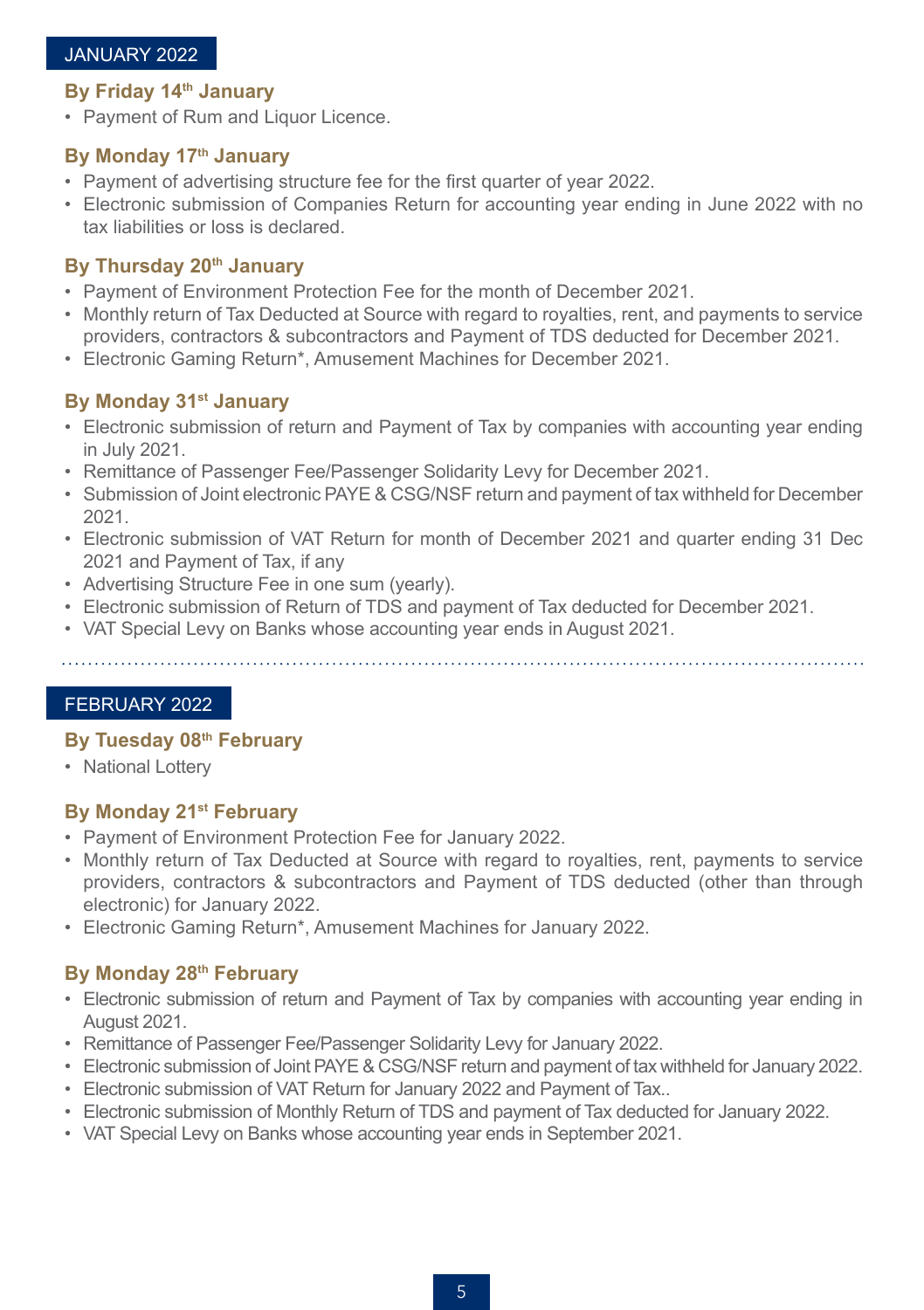## MARCH 2022

#### **By Tuesday 22nd March**

- Payment of Environment Protection Fee for February 2022.
- Monthly return of Tax Deducted at Source with regard to royalties, rent, and payments to service providers, contractors & subcontractors and Payment of TDS deducted for February 2022.
- Electronic Gaming Return\*, Amusement Machines for February 2022.

## **By Thursday 31st March**

- Electronic submission of return and Payment of Tax by companies with accounting year ending in September 2021.
- Remittance of Passenger Fee/Passenger Solidarity Levy for February 2022.
- Electronic submission of Joint electronic PAYE & CSG/NSF return and payment of tax withheld for February 2022.
- Electronic submission of PRGF Return and Payment of PRGF contributions for February 2022.
- Electronic submission of VAT Return for February 2022 and Payment of Tax, if any.
- Electronic submission of Monthly Return of TDS and payment of Tax deducted for February 2022.
- VAT Special Levy on Banks whose accounting year ends in October 2021.
- Electronic submission of APS for the quarter ending 31 December 2021 by companies

#### APRIL 2022

#### **By Friday 15th April**

• Payment of Advertising Structure Fee for the second quarter of year 2022.

## **By Wednesday 20th April**

- Payment of Environment Protection Fee for March 2022.
- Monthly return of Tax Deducted at Source with regard to royalties, rent, and payments to service providers, contractors & subcontractors and Payment of TDS deducted for March 2022.
- Electronic Gaming Return\*, Amusement Machines for March 2022.
- 

#### MAY 2022

#### **By Monday 02nd May**

- Electronic submission of return and Payment of Tax by companies with accounting year ending October 2021.
- Remittance of Passenger Fee/Passenger Solidarity Levy for March 2022.
- Electronic submission of Joint PAYE & CSG/NSF return and payment of tax withheld for March 2022.
- Electronic submission of PRGF Return and Payment of PRGF contributions for March 2022.
- Electronic submission of VAT Return for the month of March 2022 and quarter ending 31 March 2022 and Payment of Tax
- Electronic submission of Monthly Return of TDS and payment of Tax deducted for March 2022.
- VAT Special Levy on Banks whose accounting year ends in November 2021.

## **By Monday 09th May**

• National Lottery.

## **By Friday 20th May**

- Payment of Environment Protection Fee for April 2022.
- Electronic Gaming Return\*, Amusement Machines for April 2022.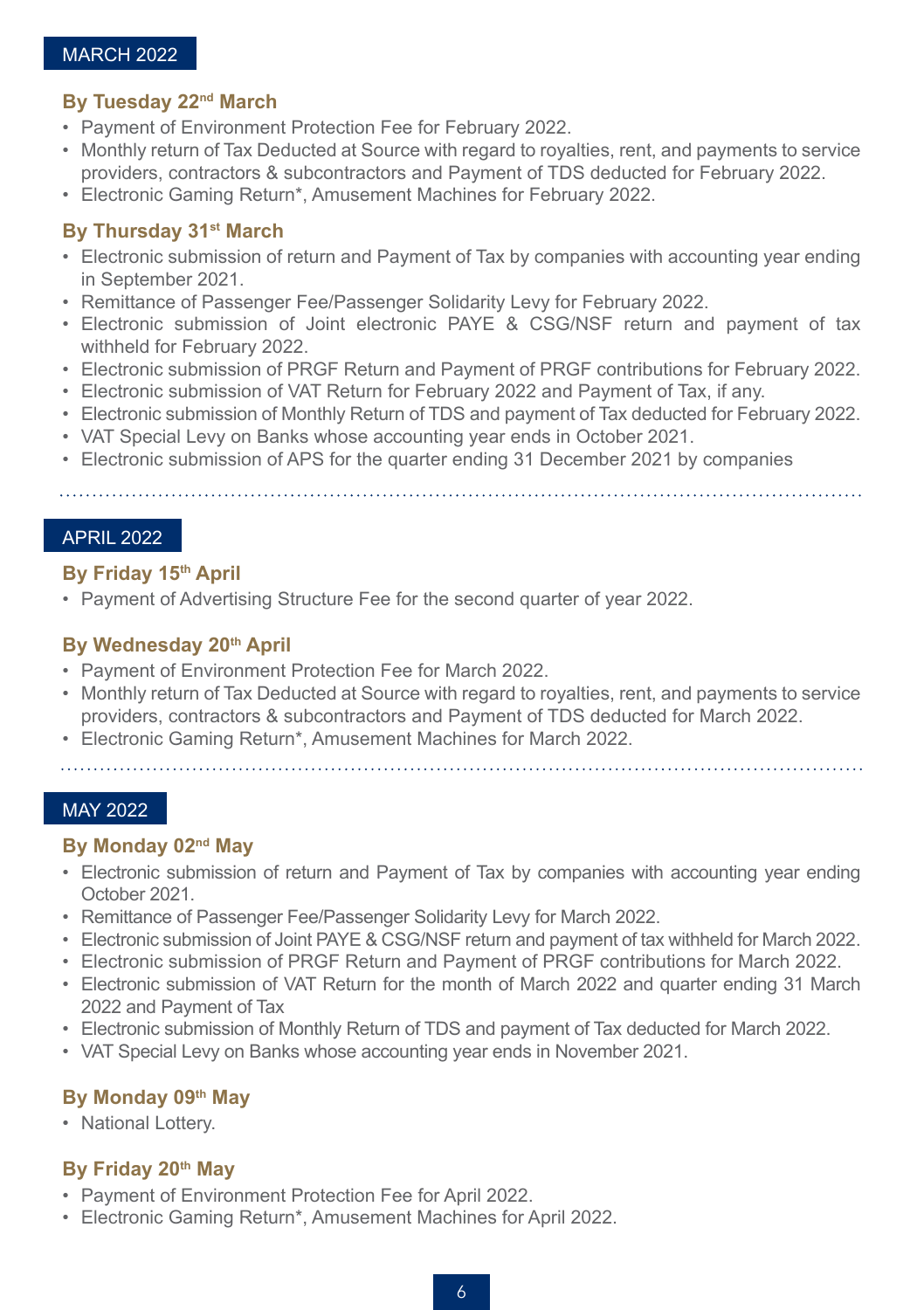# **By Tuesday 31st May**

- Electronic submission of annual return and Payment of Tax by companies with accounting year ending in November 2021.
- Remittance of Passenger Fee/Passenger Solidarity Levy for April 2022.
- Electronic submission of Joint PAYE & CSG/NSF return and payment of tax withheld for April 2022.
- Electronic submission of PRGF Return and Payment of PRGF contributions for April 2022.
- Electronic submission of VAT Return for April 2022 and Payment of Tax.
- Electronic submission of Monthly Return of TDS and payment of Tax deducted for April 2022.
- VAT Special Levy on Banks whose accounting year ends in December 2021.

## JUNE 2022

## **By Monday 20th June**

- Payment of Environment Protection Fee for May 2022.
- Monthly Return of TDS with regard to royalties, rent, payments to service providers, contractors & subcontractors and Payment of TDS deducted for May 2022.
- Electronic Gaming Return\*, Amusement Machines for May 2022.

# **By Tuesday 28th June**

- Electronic submission of APS for quarter ending 31 March 2022 by companies.
- Electronic submission of return and Payment of Tax by companies with accounting year ending in December 2021.
- Remittance of Passenger Fee/Passenger Solidarity Levy for May 2022.
- Electronic submission of Joint PAYE & CSG/NSF return and payment of tax withheld for May 2022.
- Electronic submission of PRGF Return and Payment of PRGF contributions for May 2022.
- Electronic submission of VAT Return for May 2022 and Payment of Tax.
- VAT Special Levy on Banks whose accounting year ends in January 2022.
- Electronic submission of monthly return of TDS and payment of Tax deducted for May 2022.
- Payment of arrears under Tax Arrears Settlement Scheme (TASS) by those falling under SME.

\*(Note: where the date for submission of any return and Payment of Tax falls on Saturday, Sunday or public holiday, the return and the payment may be made on the following working day).

\*\*Where the company's accounting period ends in June 2021, the return should reach MRA on or before:

- i.  $29<sup>th</sup>$  December 2021 together with payment where tax is payable.
- $ii.$  17<sup>th</sup> January 2022 where no tax is payable or loss is declared.
- $\frac{1}{10}$  31<sup>st</sup> January 2022 where a company required to submit an APS Statement for the third quarter, opts to submit an APS Statement for the fourth quarter and submits APS Statements for both quarters.